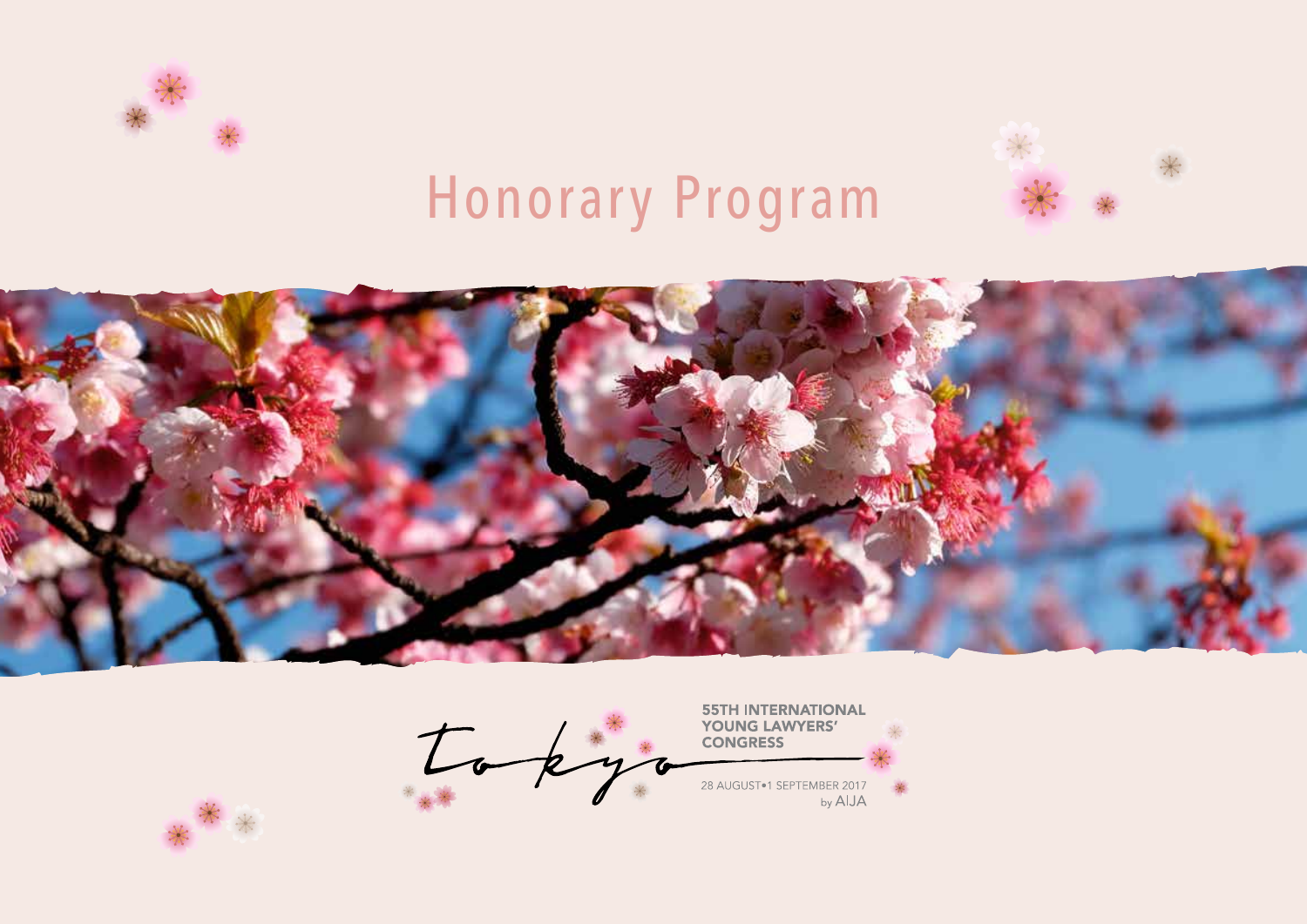## **Introduction**

#### Dear Friends, Chers Amis,

Tokyo!!! For the first time in its 55 years, AIJA goes to Asia for its annual congress, and it is my great pleasure to present you a fantastic program and to invite you to join us at the 55th international young lawyers' congress in Tokyo starting on Tuesday (a day earlier than usual!) on 29 August and ending on Friday, September 1 2017.

This is the moment you all have been waiting for: to have an excellent reason to discover or return to Japan together with your AIJA friends! To reconnect with old friends and make new ones, while discovering the extraordinary mixture of an ancient culture and the high-tech future.

If you are short on time and can do nothing else, but participate in the social programs of the congress, you will get an excellent glimpse of what Tokyo can offer.

The congress hotel Hilton Shinjuku with its Japanese-style rooms is ideally located in the heart of Tokyo's business and entertainment district. The opening ceremony on Tuesday will take you to a luxury garden oasis at the famous Chinzanso Hotel. [We will have the day out on the Wednesday, and it will allow you to discover the major historic sights of the city as well as some eccentric and unique neighborhoods, with a high-class dinner at the top floor of a skyscraper with stunning views of Tokyo together with all congress participants.]

The traditional honorary part of the program starts on Thursday morning at 10 AM with the honoraries' meeting that I

will have the pleasure to chair as immediate past president. Please come, the first-vice president and I are counting on you to share your valuable views!

The exclusive dinner open to honoraries only will take place on Thursday evening at Mon Cher Ton Ton Restaurant while the "regular" participants of the congress will also have "Japanese Hospitality Dinners" in small groups at various local restaurants.

On Friday, please join as at the general assembly. The gala dinner on Friday evening at the extraordinary Happo-En palace and imperial gardens will be truly a once-in-a-lifetime experience.

One more thought: no matter how attractive the scientific and social program is, you are the living proofs that AIJA offers so much more than just skills and knowledge and a great social program. We connect people. One of our statutory missions is to encourage exchanges and promote solidarity and mutual respect between young lawyers from all countries. So, spread the word about AIJA and register a younger colleague of yours!

See you in Tokyo!

Sincerely,

Orsolya Görgényi AIJA Immediate Past President

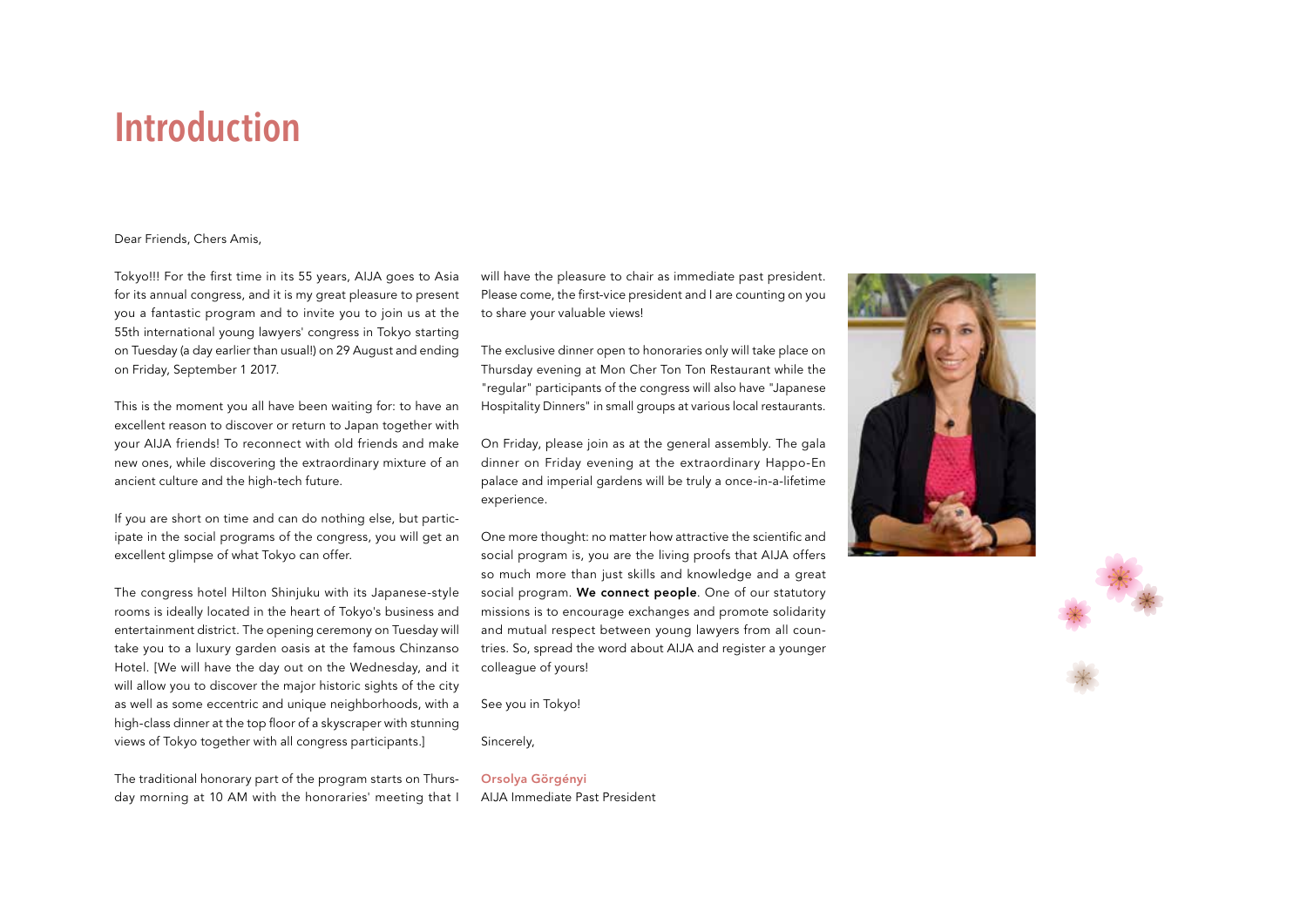## Congress Venue







## **HILTON TOKYO**

Hilton Tokyo is located in Shinjuku, the heart of Tokyo's business, shopping and entertainment district, and is an ideal place to experience modern Japan. A complimentary shuttle operates between the hotel and Shinjuku station and the Tokyo Metro subway is connected to the hotel.

The Hilton Shinjuku has Japanese-style rooms and suites with stunning city views. Feel rejuvenated in the 24-hour on-site health club and relax in the sauna or soothing whirlpool spa. Play tennis on the rooftop courts or swim lengths in the indoor pool. Everything is there to help you relax after the daily working sessions and workshops and before the evening program of the Congress. The hotel offers WiFi and internet access throughout all rooms and public spaces.

#### Special room rates from the 27th of August until 3rd of September:

KING HILTON rates from 24800 JPY/Night TWIN HILTON rates from 24800 JPY/Night

*This rate includes continental and/or Japanese breakfast and wifi.*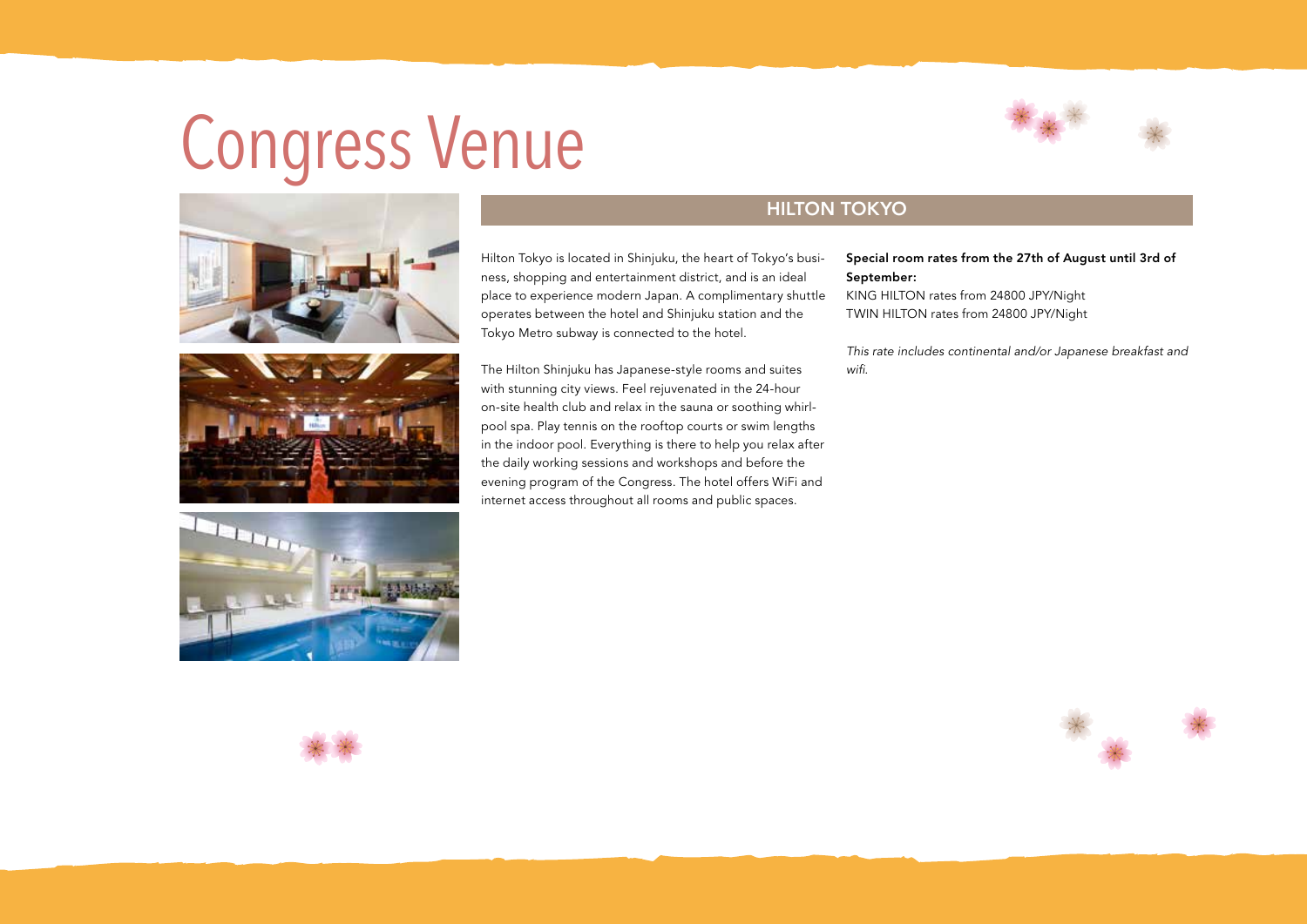# Program



### Tuesday 29 August 2017

## Opening Ceremony

CHINZANSO HOTEL

10-8, Sekiguchi 2-chome, Bunkyo-ku, 112-8680 Tokyo Japan

Join us at an Opening Ceremony that you will never forget! Japan is well-known to be a leading country for new technologies and high-tech developments.

You will get a feeling for this at our Opening Ceremony. We will not only have interesting speeches and an entertaining program, but also a chance to get an insight into this innovative and "high-tech" part of Tokyo.

The Opening Ceremony, Flying Dinner and Party will take place at the famous Chinzanso Hotel, a luxury garden oasis in the heart of Tokyo. The gardens were indeed formally established in 1868, in what we called the Meiji era. However, the beautiful camelia hills of the area were already a point of reference for stunning natural beauty 700 years ago.

The Chinzanso Hotel will welcome for the night of our Opening Ceremony amazing lighting, 3D screens and cutting-edge technologies such as speaking robots and holograms. A once-in-a-lifetime experience in an exclusive event area that will fulfil all our wishes and needs will be the perfect venue for an outstanding night in the true AIJA Spirit.

You will also have the opportunity to experience true Japanese food with a touch of International flavor. Come and enjoy sushis, Japanese noodles and much more during this unique dinner experience of the Congress.

We will close this amazing evening with great music and dancing at a true AIJA after-party!

DRESS CODE: Business suit

Join AIJA for the Opening Ceremony. The most 'official' moment of AIJA Annual Congresses!

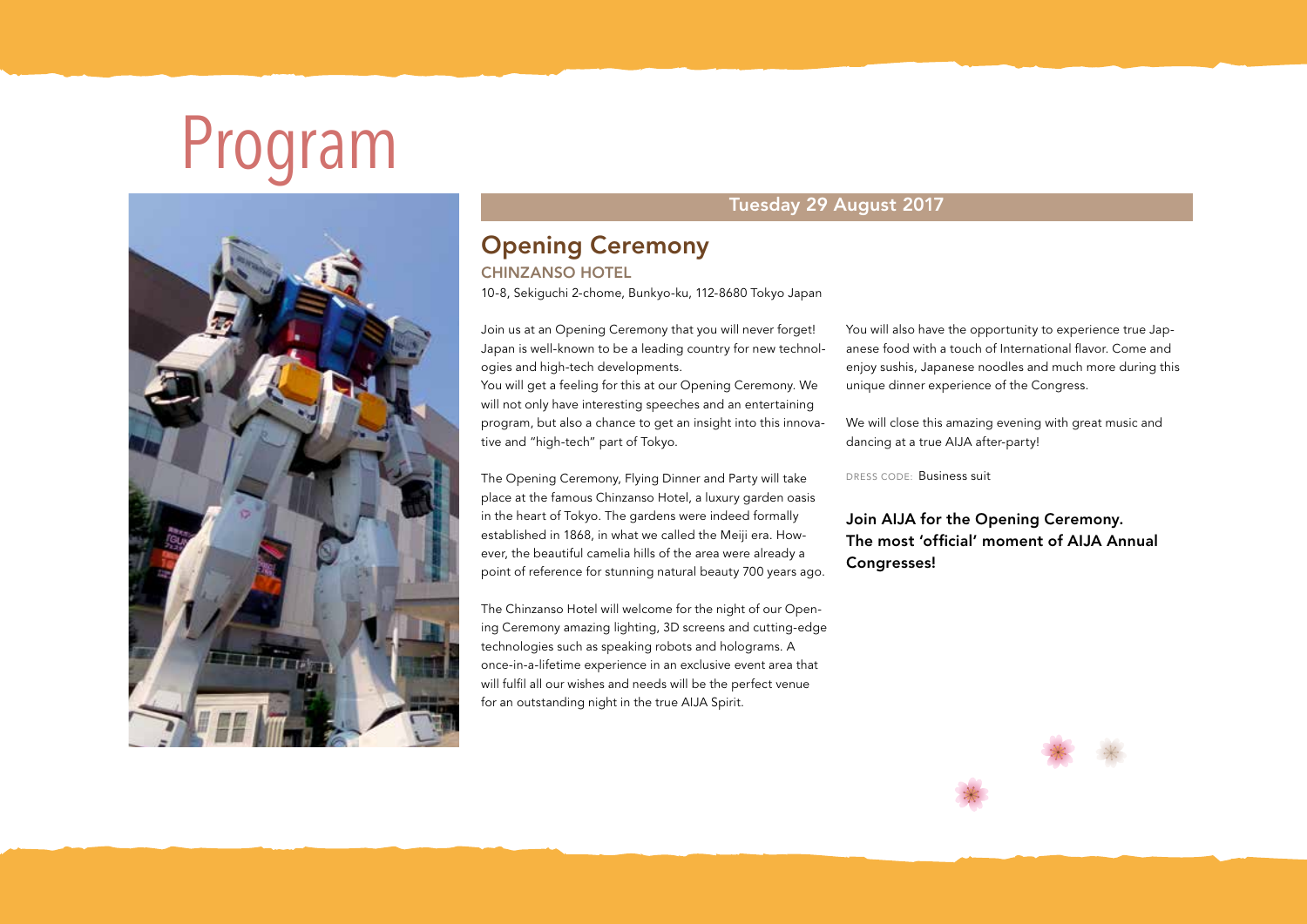# Program



## Thursday 31 August 2017

## AIJA Honorary Meeting

### Hilton Meeting Room

Please block Thursday morning, 31st August, 10 a.m., in your calendar for an update on important past, current and future projects of AIJA and an exchange with the Immediate Past President and, this year, also with the First Vice President. Your views countly

## Day out: major sights of Tokyo

Get ready for a unique and fantastic Day Out: Join us for a Discovery tour of Tokyo's main attraction spots: we will go through the historic heart of Tokyo and enjoy its major Temples and historical gardens. You will also have the opportunity to discover the eccentric and unique parts of Tokyo, with cosplay-dressed young people walking down major avenues and you never know what to expect around the next corner. You will be divided into teams with a local for each team who will take you through the sights, with a little trick to play or a treasure to find at each one.

## Exclusive Honorary Dinner

#### Mon Cher Ton Ton Shinjuku

Shinjuku Sumitomo Bldg, 52nd Floor.2-6 Nishi-Shinjuku, Shinjuku-ku, Tokyo, 163-0252

After having discovered the heart of Tokyo in the afternoon, you will feel the vibes of the amazing Japanese sense of hospitality, thoughtfulness and attentiveness by dining at the high-class restaurant Mon Cher Ton Ton, which is located at the top floor of a sky scraper in Shinjuku offering a breath-taking view of Tokyo.

Mon Cher Ton Ton is an outstanding restaurant serving traditional Japanese "Teppanyaki" cuisine.

DRESS CODE: casual for the day out and smart casual for dinner

### Don't miss this unique experience amongst AIJA Friends!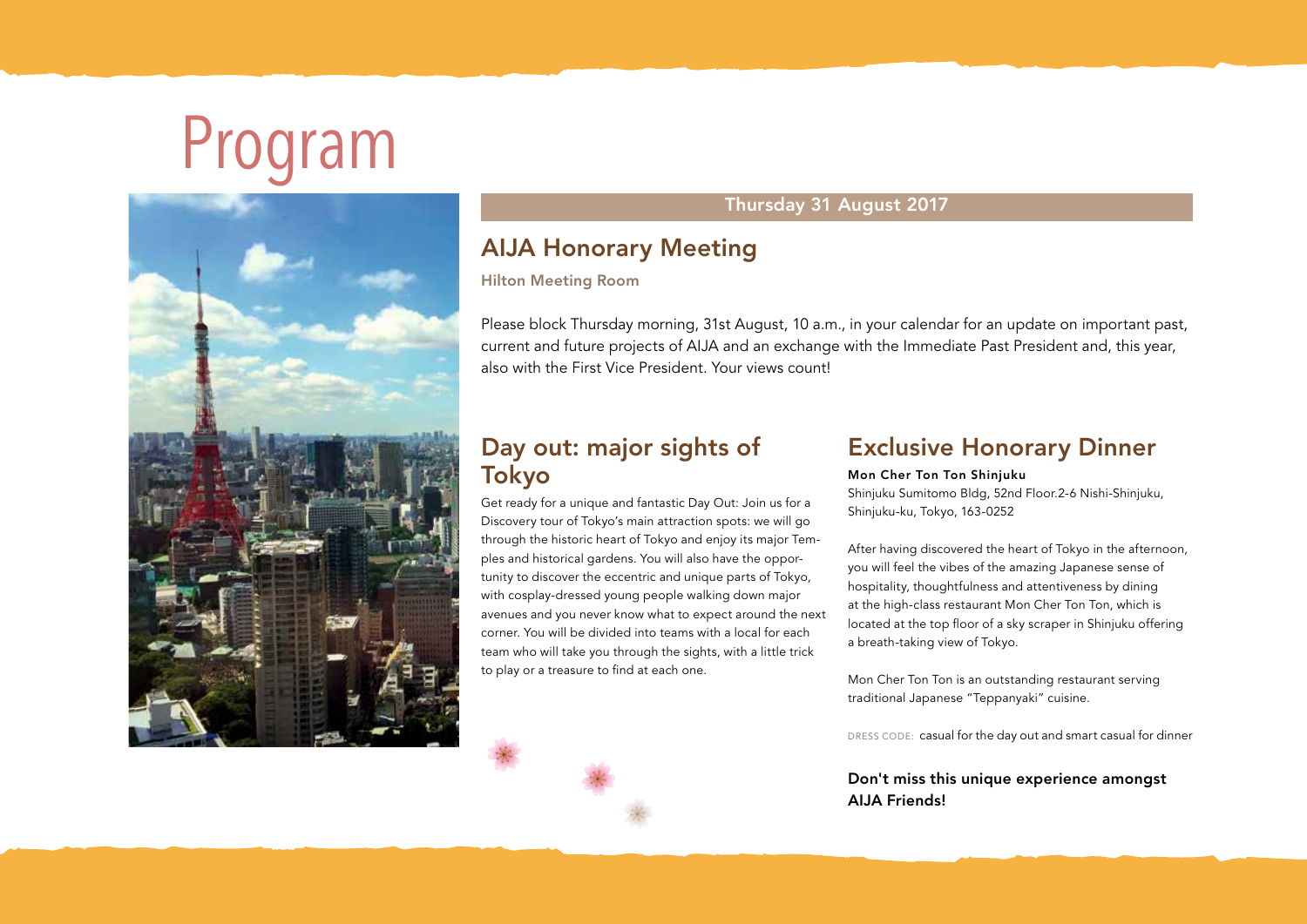## Program



## Friday 1 September 2017

## Gala dinner

#### Happo-En

1 Chome-1-1 Shirokanedai, Tokyo 108-0071

At one of the most beautiful locations in Tokyo, the Happo-En palace and imperial gardens, you will enjoy the finest food, an amazing fusion between Asian and European cuisine.

Happo-en is grounded in all aspects of Japanese culture traditional gardens, architecture, culinary techniques, art, music and many others. Happo-en's garden, skillfully incorporating the basic principles of traditional garden landscaping, was carefully composed to reproduce a natural setting. It includes several features of historic importance, such as a display of bonsai trees over 500 years old, and the "Muan" and "Kakuhoan" teahouses, transported and rebuilt on site,

all harmoniously blending together to create an oasis of beauty that brings pleasure throughout the year.

DRESS CODE: European or Japanese black tie

Be ready for a gastronomical adventure, a traditional Japanese show and many more surprises for this last enchanting night of the Congress.

Please prepare for an enchanting Gala dinner.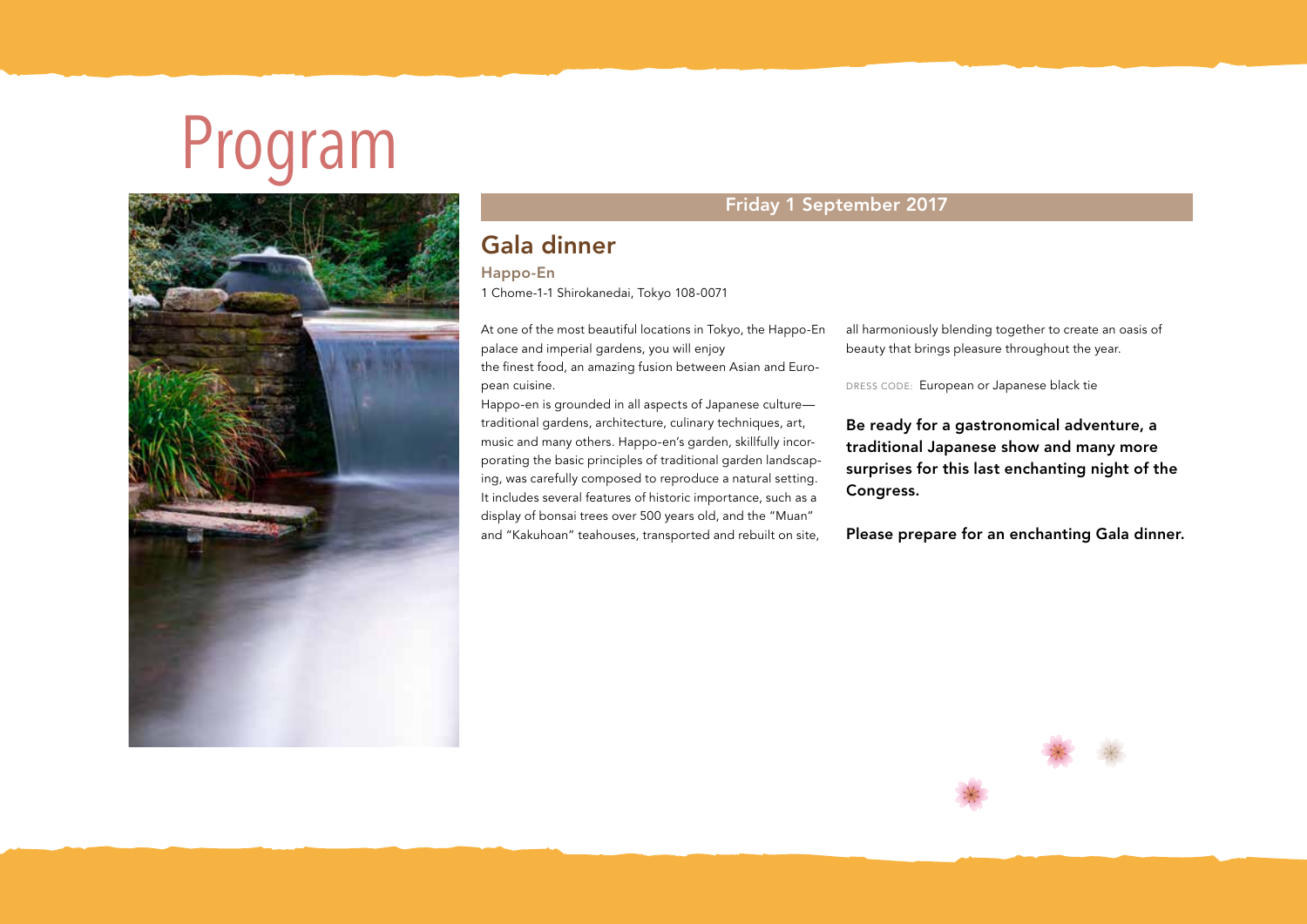## **REGISTRATION FORM**



#### **TO BE RETURNED TO:**

**alla** ALIA Secretariat

**IN EFFI** Avenue de Tervueren 231 BF-1150 Brussels Belgium  $+32(0)23473334$ office@aija.org

#### PLEASE USE BLOCK CAPITALS **INTERNATIONAL ASSOCIATION**  $\Box$  Mr  $\Box$  Mrs  $\Box$  Ms OF YOUNG LAWYERS 55<sup>th</sup> International Young Family name **continued and a matter of the contract of the contract of the contract of the contract of the contract of the contract of the contract of the contract of the contract of the contract of the contract of the con** First name **Lawyers' Congress** 28 August - 1 September 2017 Law Firm / Organization **Material Contract Contract Contract Contract Contract Contract Contract Contract Contract Contract Contract Contract Contract Contract Contract Contract Contract Contract Contract Contract Contract** Tokyo, Japan www.aija.org/tokyo Tel. <u>The community of the community of the community of the community of the community of the community of the community of the community of the community of the community of the community of the community of the communit</u> **GUEST 1: FULL name ........** Dietary requirements entertainment and the contract of the contract of the contract of the contract of the contract of the contract of the contract of the contract of the contract of the contract of the contract of the con GUEST 2: FULL name

Dietary requirements **contract the contract of the contract of the contract of the contract of the contract of the contract of the contract of the contract of the contract of the contract of the contract of the contract of** 

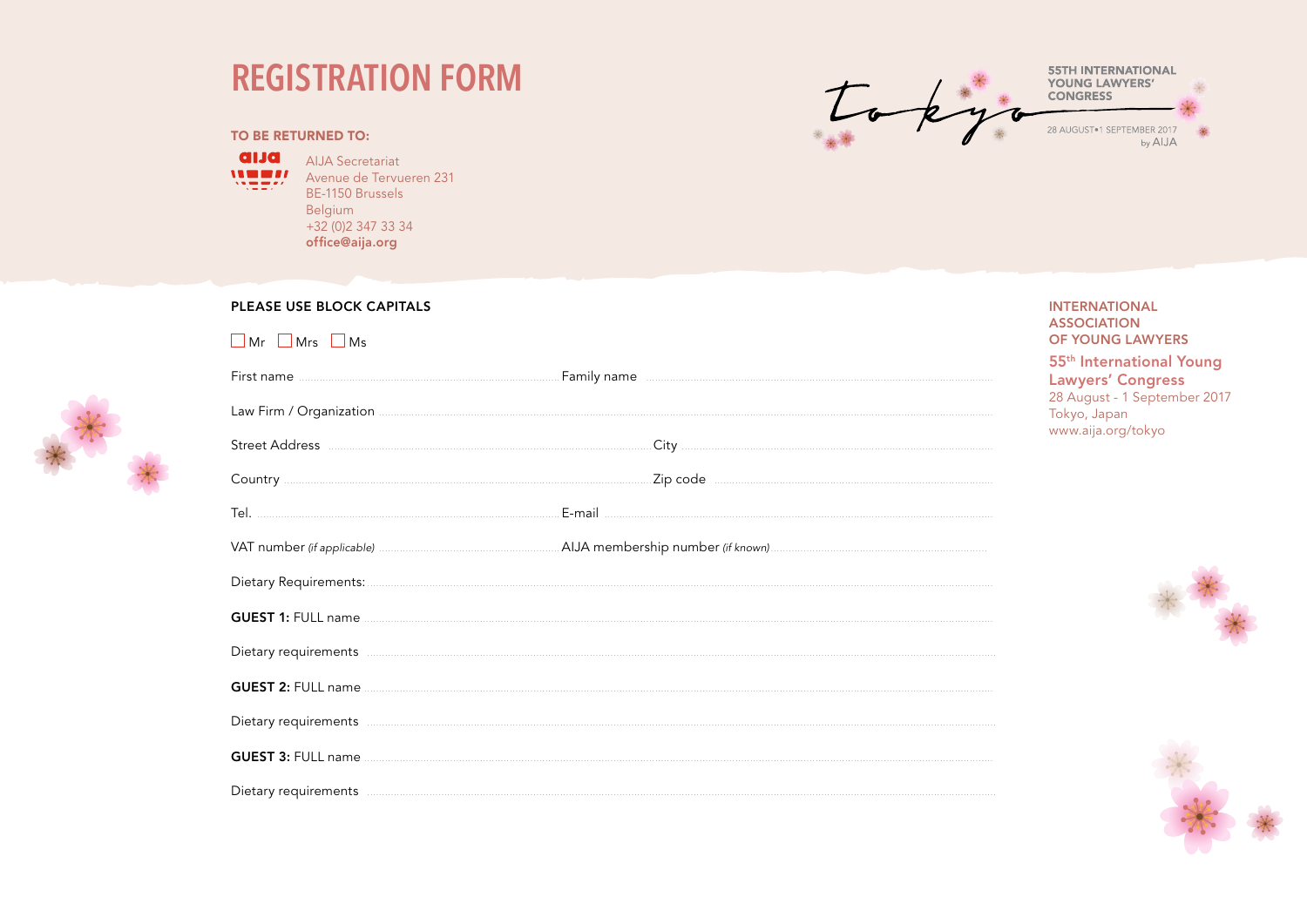



| <b>REGISTRATION FEES:</b>        | <b>FEES</b><br>19 July | <b>FEES</b><br>After 19 July | Number of tickets          |
|----------------------------------|------------------------|------------------------------|----------------------------|
| Full program                     | <b>EUR 550</b>         | <b>EUR 590</b>               |                            |
| No dinner included               | <b>EUR 400</b>         | <b>EUR 450</b>               |                            |
| Opening Ceremony and dinner only | <b>EUR 195</b>         | <b>EUR 195</b>               |                            |
| Accompanying Person              | <b>EUR 250</b>         | <b>EUR 290</b>               |                            |
|                                  |                        |                              |                            |
|                                  | Total to be paid       |                              | EUR<br>(No VAT applicable) |

 $\Box$  To be paid by bank transfer  $\Box$  To be paid by credit card